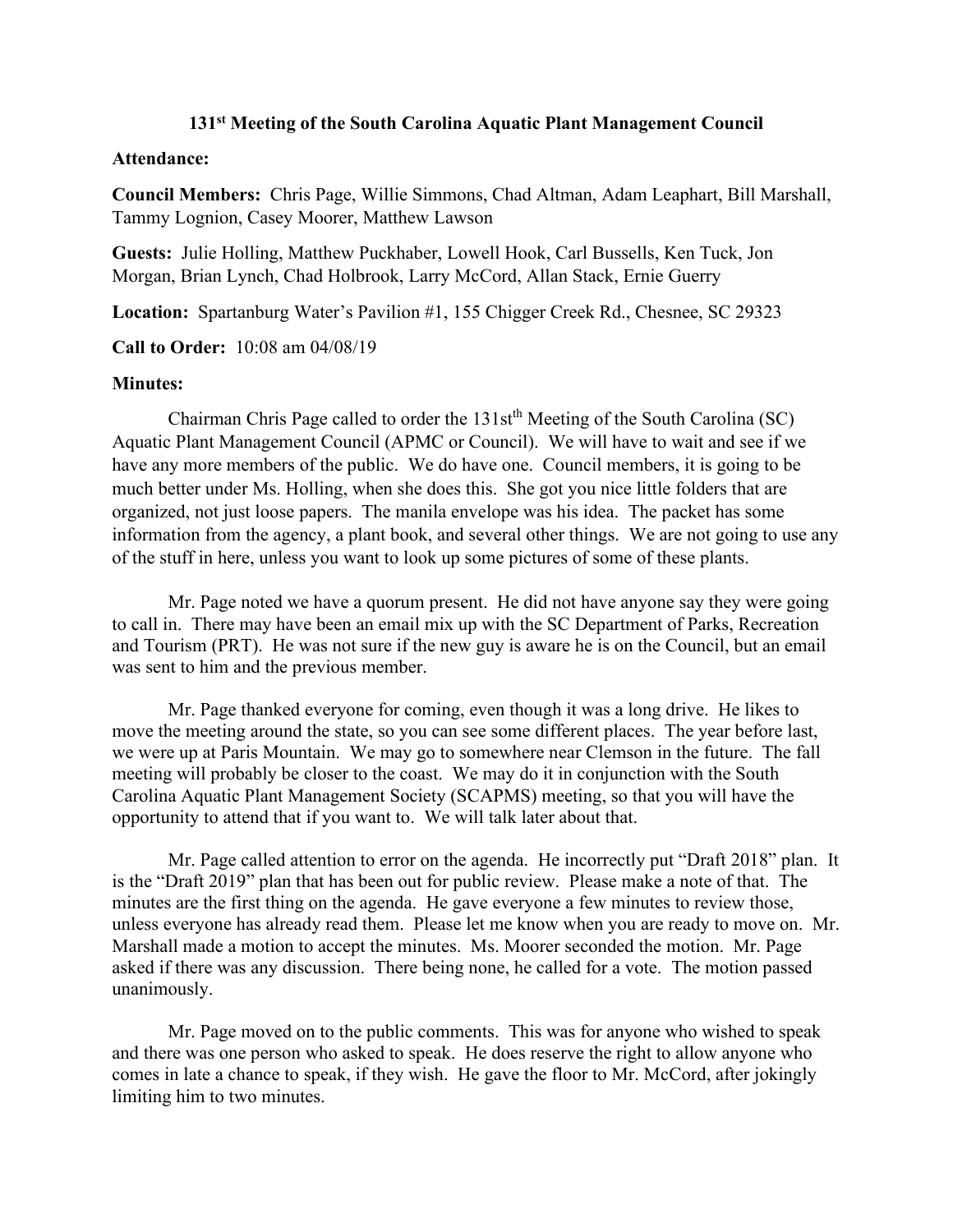Mr. McCord appreciated the opportunity. Some of you may know him, as he retired from Santee Cooper (S-C). He was loosely representing with the Goat Island Boat Club. They did not have anyone else who could travel this far. He has attended one of their meetings and is in the cue for being accepted as a member. He has discussed that organization and their interests many times before the Council. It is a group of homeowners, lake users, fishermen, and hunters, but mostly lake front homeowners. He said their main interest is that the lakes be maintained with diverse consideration, not giving more importance to a single use group, which may be detrimental to other uses of the lake. Their main interest is being able to use their boats, jet skis, and other water crafts when they want to for a variety of recreational uses. They are also very interested in drinking water as an issue on the S-C system. They feel that the managing of the S-C lakes needs to, first and foremost, look after folks who have a 24-7, 365 interest in what goes on in the system. That includes the water plant, the drinking water intakes, and all recreational activities, with the possible exception of duck hunting, which is only a 5 month or so period when duck season is open. Ducks are migratory birds and do not use the lakes extensively during the off season, except for those that are farm raised and released so we can have residential ducks and geese that we can see all summer. Other than human intervention, they are normally only here when they migrate through in the fall and winter.

Mr. McCord said there has been a lot of interest by duck hunting groups to make changes to the plan. He urged the Council to consider those comments, but not let them drive the decisions on managing the S-C system in particular, but also the other waterbodies of the state. These are man-made reservoirs that were built for specific purposes. Neither duck hunting or fishing were one of the purposes. Hunting, fishing and other recreational activities have grown considerably from the creation of the reservoirs, but there are an awful lot of other issues that need to be considered. In reading the plan, he did officially comment that we need to continue following the 10,000 grass carp stocking numbers that were agreed upon by S-C, SC Department of Natural Resources (DNR), and the Council. Those numbers were not just picked out of the air. They were based on a whole lot of data collection over the years. He knows that some organizations have suggested that be cut in half or come up with some arbitrary number. They need to have an extensive amount of information to back them up before those are considered. Hopefully, any legislators or legislative staff that get involved with helping you make decisions on the plan will be reviewed regarding their interests, information, and background. Just because they make statements that changes should be made to the plan does not mean their voices should carry extra weight because of their position. He understands it can, because we are state agencies, but it should not.

Mr. Page thanked Mr. McCord for his comments and asked if anyone else in the audience wished to speak. No one did, so he moved on to the next agenda item. Mr. Holbrook is here to report of the grass carp population monitoring. You heard some about what he has been doing and his tentative report at the last meeting. He has finished the report for last year, but it is an ongoing study, which will build year after year as long as we have funding and he has the time and is gracious enough to do it. We are going to get as much data as we can on grass carp.

Mr. Holbrook said he is the fisheries coordinator for DNR Region 4, which includes Lakes Marion and Moultrie. He wanted to explain what we do with grass carp, including how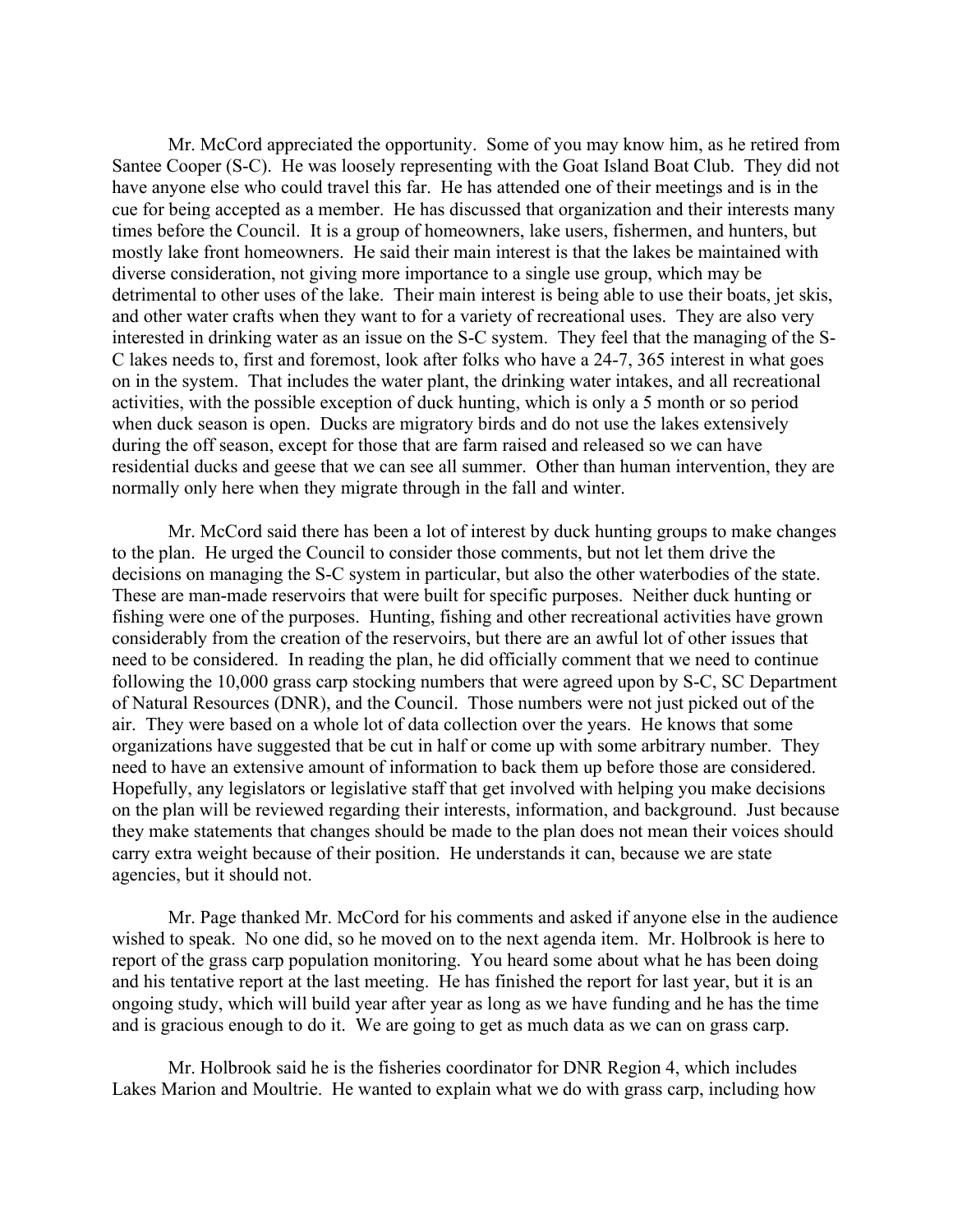we collect them, what we do with them after collection, what data we record, and how we analyze that data and present it to the Council. With grass carp, the Council has a running population estimate they use. That is one piece of information. Another piece of information is to look at the grass carp and try to determine what kind of condition they are in. We collect them by bow fishing at night in the fall, when they should be in their best condition of the year. They have lived through the summer when the vegetation should be easy to find. Once we collect them, we bring them back to the lab to be weighed and measured. Then we look for an ear bone (otolith) in their skull. The reason we are taking that bone is to try to age those fish. The reason we want to age grass carp is that when grass carp were first stocked in the lakes in the late eighties and early nineties, it was thought that they would live 10-12 years and die. That is not necessarily what we are finding. The longevity of these fish is much greater than we thought. There are a lot of those fish out there from those original stockings. That is something we need to take into consideration when we are using these population models. We need to think about the mortality rates and what these long term fish mean to the system.

Mr. Holbrook talked about the otolith and how it is used to age the fish. It looks like a small pebble, about the size of the end of your pinkie. We mount it to a microscope slide and sand it down to the core, so you can see from the first year of life to the last. We look at it under a microscope with a fiber optic light. As cold blooded animals, grass carp lay down a growth ring every day. When the water is cold, those growth rings pile on top of one another and create opaque sections. When it is warm, the growth rings spread out. You look and count these opaque sections to age the fish. One of the pictures on the slide showed a fish that was about seven years old. The other picture was an older fish. There were a lot of rings there and it gets more complicated. We have two readers that look at otoliths independently of each other. They do not know what age the other reader has assigned to each fish. After they are done, they get together and compare their sheets. The ones they agree on are great. They sit down and look at the ones they do not agree on. They can come to a consensus pretty quickly on the fish that are ten years old or less. When you get into the older ones, we are not concerned about the accuracy once we know they are over twenty years old. It was part of those original stockings and it has survived for a really long time. We group all those fish into a greater than twenty year old group.

Mr. Holbrook discussed this year's collection. We went out five times in October. We were able to get fish from both Lake Marion and Lake Moultrie. The measurements on the screen were in millimeters. To translate that to inches, a 500 mm fish is close to 20 inches and a 1000 mm fish is close to 40 inches. These are big fish. The slide showed the age distribution of the fish. There are a lot of these twenty plus fish still out there. He pointed out the time frame when there was no grass carp stocking, so we are missing those age classes. He noted the areas on the graph when the most recent stockings occurred, as well as the last stockings of 100,000 fish.

Mr. Holbrook spoke next about analyzing the data. We weigh and measure these fish, and use that information to determine their condition. The best way he can relate this is using a fish more people are used to seeing, a large-mouth bass. The slide showed two fish. The one on the left is obviously skinny, so that comes out to a condition less than one. One just means you plug the length of the fish into an equation that gives you the expected weight of the fish. Then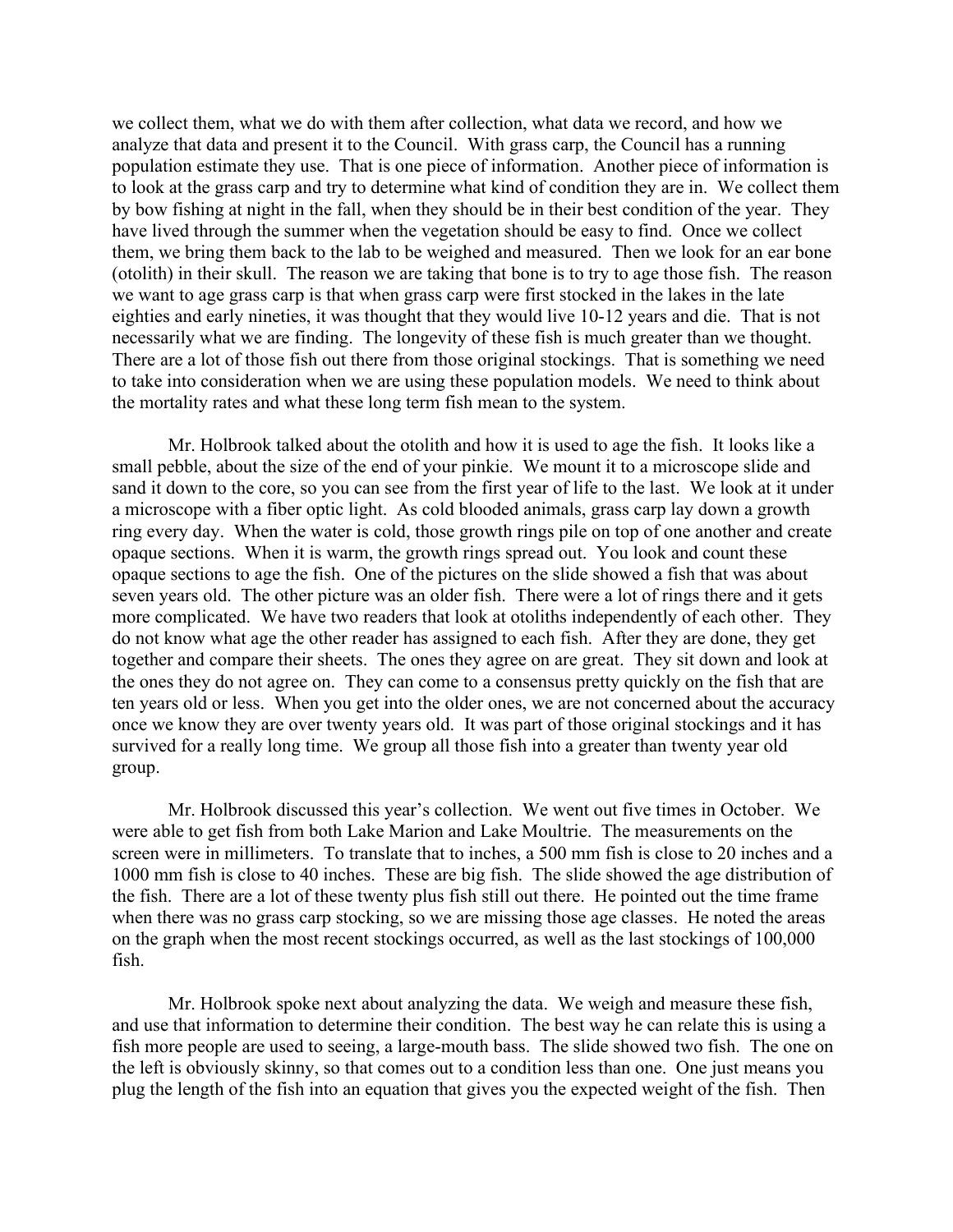you divide the actual weight by the expected weight. If it is less than one, the fish is skinny. If it is more than one, the fish is fat. For those folks from this area, the fish on the right is from Lake Jocassee. When you are looking at large-mouth bass, the estimated weight equation was created using thousands of fish from all over the state. The average is a true average.

Mr. Holbrook said for grass carp, we do not have that luxury. There have been very few grass carp studies in the state. What we have is a condition factor that was calculated in 1994 by Phil Kirk from the US Army Corps of Engineers (Corps). Grass carp were first stocked in 1989. We had a lot of *Hydrilla* in the late 80s and early 90s. The fish that were used to calculate that equation were big fish. They had a lot to eat. He is not sure if the fish in the slide were the ones used to make the calculation, but these fish were collected by bow fishing in the late 80s or early 90s. It may be hard to see what these fish look like, but these are some rotund fish. That is what the average is based on. He then showed one of the fish collected this past year. Looking at it laid out on the measuring board, it looks big. It is nice and round and fat. It still scores out at less than one on our condition factor. He showed one of the old fish. It has a big head, and is long. There is some research that shows that as grass carp age, their body shape changes. They get less rotund and more torpedo shaped. If you have a bunch of fish out there like this, it is going to pull your average condition factor down.

Mr. Holbrook showed a graph of the condition factor of this year's collection. You have to think about what the 1.0 condition factor actually means. It means that was the average condition of fish in 1994 in S-C when the lakes had 30-40 thousand acres of *Hydrilla*. When we are comparing fish to that, we are not achieving that 1.0 right now. Those are not the conditions in the reservoirs right now, so that is not what we are seeing. The overall condition factor of all the fish was 0.84. If you really want to make an apples to apples comparison and only look at those young fish that are in robust shape, you can look at those fish that are six years old or younger, because that was what was used in 1994. For those fish, we are looking at a 0.88 condition factor.

Mr. Holbrook showed a graph of how condition has fluctuated over the years with the *Hydrilla* present in the system. The dotted line is *Hydrilla* acreage in S-C starting when surveys started around 1994-1995. The solid line with the triangles is the condition factor of grass carp in the reservoirs. Regrettably, we do not have consistent data. We are missing some years. The red line is the median of the condition factor of all the years. He pointed out the two times when the condition was one or more. The first time was in 1994, when it was at one. The second time was in 2012, when it went over one. Those times correlate with what was going on in the system. There was a lot to eat, with a lot of *Hydrilla* growth. When there was not a lot of *Hydrilla*, the condition has gone down. Those peak times, especially the 2012 time, caused the system to be stocked with a couple hundred thousand grass carp. That is not a good situation for the fisheries in S-C, because the grass carp will eat the *Hydrilla*, then move on to native vegetation. From a fisheries biologist perspective, managing for bass, crappie, and other sunfish, those fish need that vegetation out there, and that reduction is not something we want to see. Those real high peaks in condition factor actually make him nervous, more than being glad the fish are in great condition. It means there is a lot to eat and that makes him worry. He asked if there were any questions.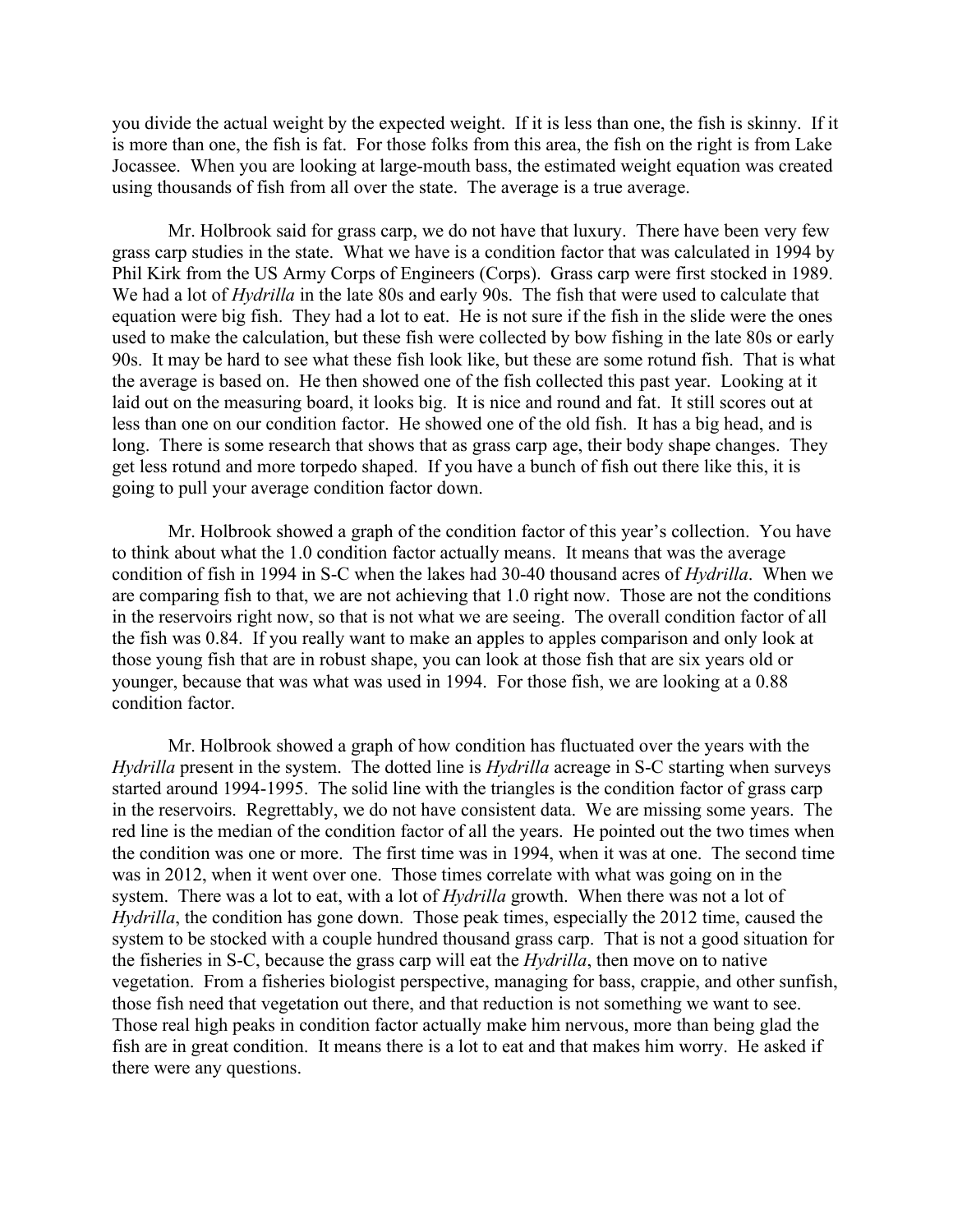Mr. Page asked if you can somewhat monitor the *Hydrilla* growth in the system by looking at the health of the fish. If we get past a certain stage, those fish are going to become healthier and get to a one condition or higher. Mr. Holbrook said you definitely want to continue to do this for a few years. From a snapshot, it looks like you can correlate those two things pretty well. Mr. Page said this is another tool for us. Mr. Holbrook said this should definitely be used as a tool. Mr. Page said we can use it to help gauge *Hydrilla* growth along with the surveys, and look for those correlations. If we are trending up again, then we may have gone too far down in our carp numbers.

Ms. Moorer asked if the collection methods had been consistent over time. Mr. Holbrook said he knows it has been consistent for the last three years, the original collections, and the late 1990s. He will have to check on the collections from the 2011, 2012, and 2013. Ms. Moorer said she was concerned about both time of year and method of collection (bow fishing, gill net, or electrofishing). Mr. Page said those peaks might be outliers if they were collected at a different time of year or by a different method. Mr. Holbrook said the rest of the fish were collected in the fall of the year when they would be expected to be at their healthiest. He did not know about the 2011-2013 collections, but would look up that information and provide it to the Council.

Mr. Simmons asked if Mr. Holbrook and his staff were doing the collections themselves. Mr. Holbrook said no, they are going out with a hired guide. Mr. Page said the money to hire the guide is coming out of the Aquatic Nuisance Species (ANS) program funding. S-C supplements them on the otolith work. Ms. Moorer said they had not done that in several years. Mr. Page said we might be able to provide a little more money. Ms. Moorer there has been some additional discussion with Mr. Holbrook, Clemson University and Dr. Troy Farmer about doing some additional research and S-C trying to fund some of that.

Mr. Page said that if you look at the report sent to you before the meeting and included in the paperwork today, a lot of the information in it came from the early studies by Phil Kirk. Virginia Tech has done a study on inland lakes that changed the percent mortality rate of carp in inland lakes, which are more similar to Lake Murray than the S-C lakes. It is less likely that those fish are going to get depleted in Lake Murray, Lake Keowee, and other inland lakes as they are in the S-C lakes, where there is more predation. There is a lot of good data out there that we have looked at over the years. Mr. Holbrook said that one of the things we would like to work with Clemson on is related to Virginia Tech's use of a biomass model that took into account the older fish in the system. The older fish may not grow at the same rate as the younger fish, but may weigh 30 pounds and still have to maintain that weight. They have to eat a lot to maintain that weight. They factored into their biomass model the importance of these older fish in contributing to the control of *Hydrilla* in the system. Mr. Page commented on Clemson's lack of research on wildlife and fisheries for a while, but that has been improving, with them asking DNR what we needed done. He has been to some of the waterfowl workshops and they were very interesting and shed new light on a lot of things.

Mr. Simmons asked if Clemson has mentioned an amount for the survey they are talking about. Ms. Moorer said they have not. We have asked for an outline of what they want to do and what we can afford to fund. That research data would be beneficial to S-C for our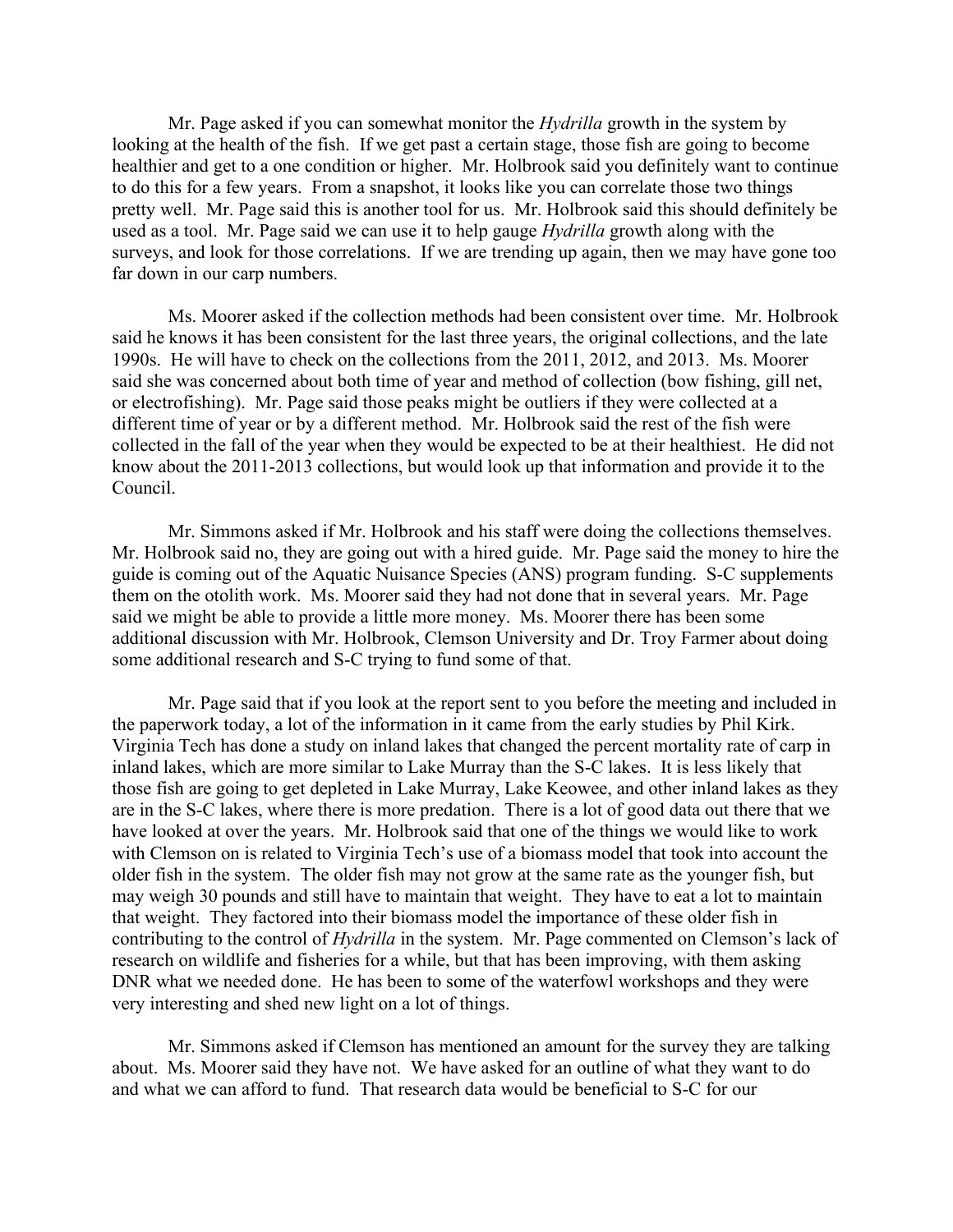management, so we definitely want to contribute as much as we can. Mr. Simmons asked to be included in future conversations about that. Mr. Holbrook was hopeful that would happen pretty soon. Mr. Page said that might be something that SCAPMS might be interested in funding. Mr. Marshall asked what research Clemson was wanting to do. Mr. Holbrook said it has not been nailed down yet, but we put out a bullet list of questions that are important. One of those was reevaluating the mortality rate for the population estimate. Another was doing some telemetry work to determine where the fish go once we stock them. That was done with some of the initial stockings, but we would like to repeat some of that work to determine if there are more beneficial places to stock the fish. There are questions about immigration. Because the S-C system is so open with the lock and the spillage at the Santee Dam, we really do not know how many fish we lose each year. If you have enough telemetry transmitters, you might be able to figure out some numbers. It might change each year based on whether there was any flooding. He said Dr. Farmer was interested in looking at the variable consumption rates in young versus old fish. That is a really hard question to get at. It is really easy to buy a young fish and put it in a pond, but really hard to buy an old fish to put in a pond. We were toying with ways to collect some old fish, but there is no way to know if they are old without pulling their otoliths and killing them. We will have to work through some of that. Dr. Farmer was talking about contacting some of the aquaculture farmers and seeing if they have some brood fish that are ready to cycle out and using those. We have some ideas, and hopefully it will move forward.

Mr. Page said Sam Chappelear is the one that did the original telemetry study during his master's studies. He asked if there has been any information coming out of the University of Georgia (UGA) or the Corps about the telemetry study they did on Strom Thurmond Lake. Their first step was to do telemetry studies on several thousand fish they stocked. Ms. Moorer asked Mr. Holbrook for his opinion, from a fisheries standpoint, on some of the public comments that said the data showed the grass carp were grossly underweight. She thinks his explanation of the condition factor and what it is based on was very useful. She asked if it was his professional opinion that the grass carp are underweight or malnourished. Mr. Holbrook said no, they are not.

Mr. Page understood that Mr. Holbrook said we really cannot tell what number we are looking at to be a perfectly healthy fish because of the aberrations in the way we collected data in the early years, when they were stocking in age groups, and the amount of *Hydrilla* present. Mr. Holbrook said ideally, we would have a data set that spanned eight to ten years and included more than one lake, where we could say what an average fish in SC looks like. Then we could compare those fish to that average. We do not have that. We have a sample of fish from the most premium condition time that ever existed in the S-C system for grass carp. We try to make comparisons back to that. Mr. Page said we have a snapshot in time. We do not have good, consistent data. He hoped that Mr. Holbrook will have the time to continue working on this study. We would like to continue it as an agency. He knows it is a pain for Mr. Holbrook. Mr. Holbrook said it is interesting and worthwhile to track that condition factor to see if it does play out and is as useful a tool for management as we would like it to be. Ms. Moorer said it is an important tool for us, but we need have the data and understand how that condition factor was derived. It is important for the Council to understand that, too. Mr. Page said that median line on the graph helps you see how this levels out just based on limited data. He explained the difference between median and average or mean. The more data we have, the closer the median gets to the mean.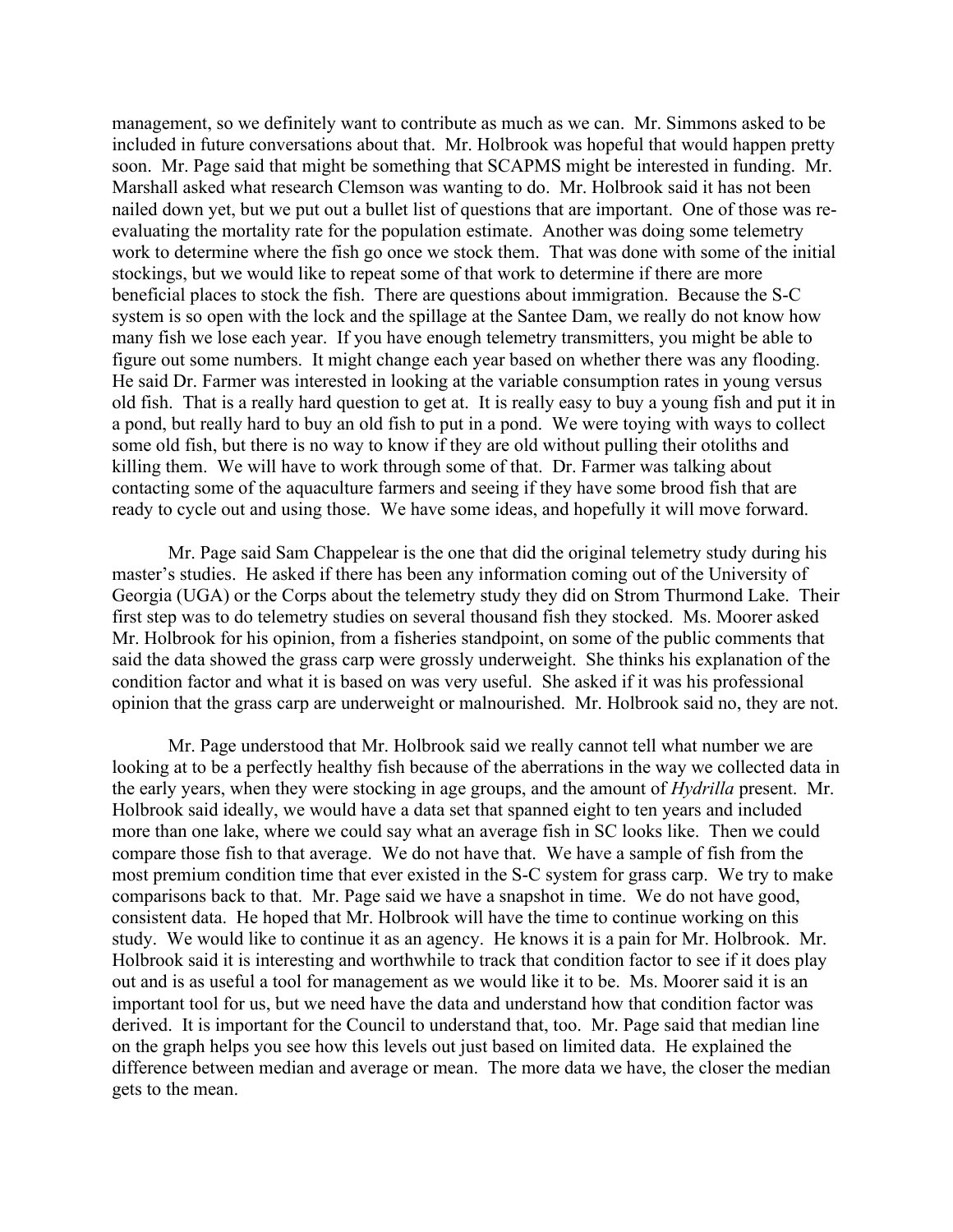Mr. McCord commented that in the slide from the 1990s, those fish were probably collected after some period of overstocking, because there were not any smaller, just stocked, fish. He does not know what they did to make sure that fish were collected randomly, but those fish all looked almost the same size. They were all very large. All the fish in the system were not the same size, even at that time. As years have gone by, the fish collection methods have changed some, even though a lot of it is still being done by bow and arrow, and electrofishing. He asked Mr. Holbrook what he is doing to ensure you are targeting the variety of fish that are in the system. Recently, with all the data you have been collecting, we have been continuing to stock fish, so there are different age classes in the system. He asked if fish from all those different age classes were being collected. Even with electrofishing, he asked if you are more likely to collect larger fish.

Mr. Holbrook said he has some heartburn about the true randomness of the sample we are collecting. The thing that makes him think about it most is the large number of older fish and whether that is a true representation of what is actually out there or is it that those older fish are more lethargic and easier to hit with a bow and arrow. We did have to get the guides to understand that we are not trophy fishing. A small fish is just as important as a thirty pound fish. We get excited when they shoot a small fish, so they know it is important. This year, we came across five or six fish that appeared to be from this year's stocking. They were less than 16 inches long. It is hard to hit one of those fish with a bow and arrow. The true randomness of the sample when you are using this selective gear concerns him a little, in comparison to putting out a gill net, which provides a truly random sample. Electrofishing is usually more effective on larger fish than the smaller fish because you have more surface area to hit. All the grass carp studies so far have dealt with these same issues. It is usually spelled out in the methodology and in the discussion part of the published literature. They describe how they made the collections and understand that there are some problems with the true randomness, but to their knowledge, this is the best way they can do it right now, so this is what we deal with.

Mr. McCord commented that the randomness is an issue, but this is not a perfect world, so you are not going to be perfectly random. The issue is this data is being discussed and misconstrued. People are getting the idea that the fish are not at ideal health, so that means there is not much vegetation out there, and we should remove some of the fish so more vegetation can grow. That is a very slippery slope. Your data is not saying that definitively yet, so you need to collect more data. The only point he argued is the idea of collecting from other lake systems in the state may not be a good idea. Historically, we know that the grass carp in the S-C system do not necessarily behave like the ones in other systems. The age, for instance, seems to be much longer than in other systems. That may be because we do not have data from other systems. He thinks that data used to make decisions on the S-C system should mostly come from the S-C system, in the event that there is a lot of difference from other systems. That is where data analysis would come into play.

Mr. Holbrook said we do not have that issue right now, as this is the only place we are collecting data. For the foreseeable future, he does not expect to collect from other locations. Mr. McCord said it is very important that it continues, because that is important information. Mr. Holbrook asked if there were any other questions.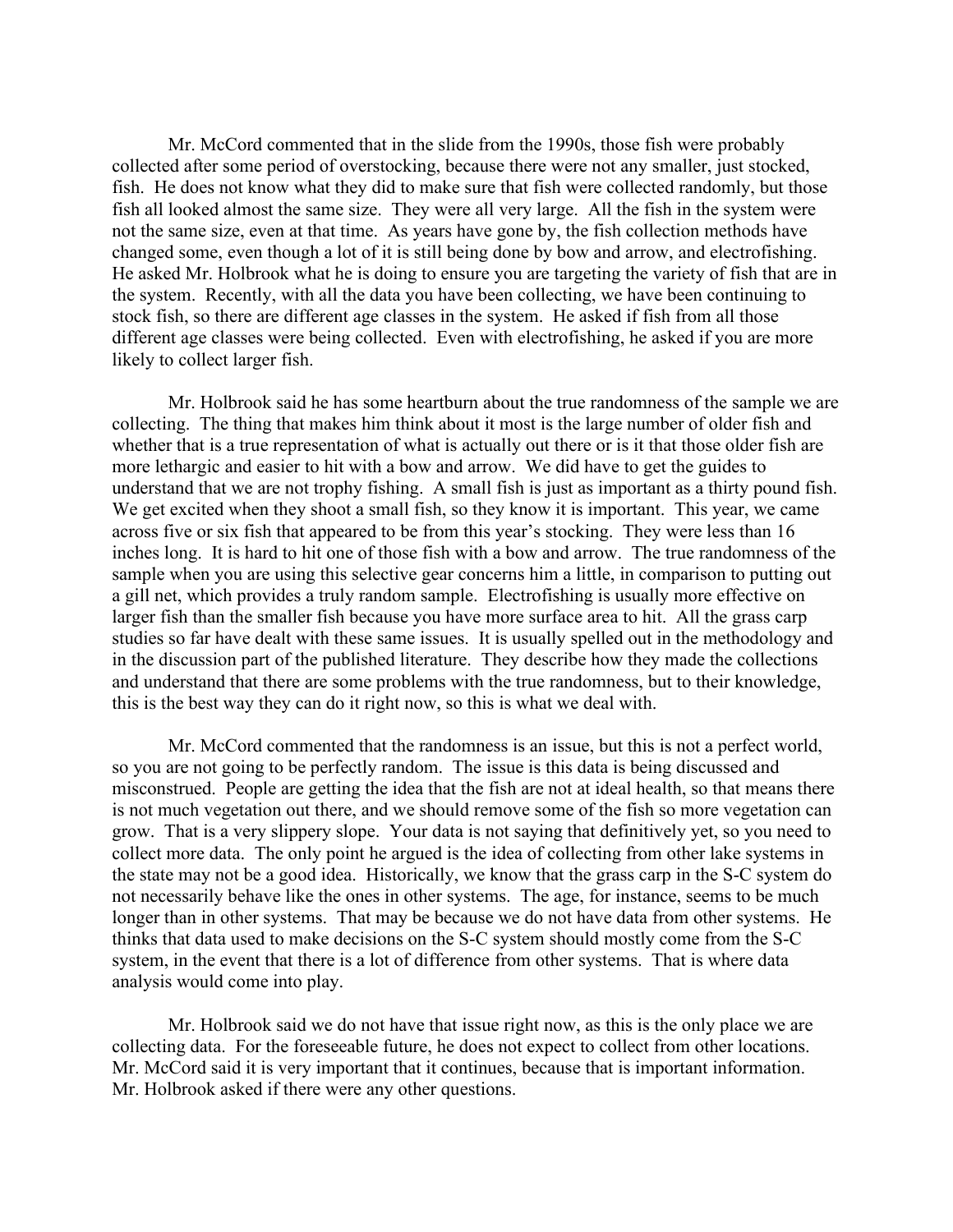Ms. Moorer and Mr. Page thanked Mr. Holbrook for the presentation. Mr. Page looked forward to DNR and S-C working with him in the future. Mr. Page asked Mr. Lawson, from PRT to introduce himself. Mr. Lawson did so, apologized for being late and let everyone know that he is the new Chief Resources Manager for the park system. He went to quite a few Spartanburg Waterworks locations. Mr. Page called on Ms. Moorer to make her presentation.

Ms. Moorer said this is basically the same presentation she made at the last Council meeting, so Ms. Lognion and Mr. Lawson will see it for the first time, while Mr. Marshall will get the visual he missed before. This first slide is a quick summary of what we did in 2018 in the aquatic plant control program at S-C. Our program is mainly driven by invasive plant control. We do a minimal amount of residential and commercial work on native species, mainly for water access. We were down last year on crested floating heart (CFH) from a little over 500. At one point, we had over 6000 acres of CFH on the system. We are kind of winning that battle, but Mother Nature helped us out and we got a new herbicide that is active on it. The giant salvinia acreage you see is acres of treated salvinia. That does not mean 145 acres of solid salvinia. A lot of that acreage was mixed in with water hyacinth that we were targeting. Luckily, the herbicide we were using was active on both species, and so we could take out both hyacinth and salvinia with the same mixture. Just know that acreage number is not solid salvinia acres.

Ms. Moorer said we had over 500 acres of *Hydrilla* identified at the previous aerial survey with Galileo using hyperspectral imagery in 2017. We treated 119 acres using ProcellaCOR, the new herbicide. It is a very selective, systemic herbicide that will take out the *Hydrilla*, but leave *Vallisneria* (val), pondweed, naiads and other beneficial natives that we want to keep on the system. We had very successful treatments. We just went back in February and checked those locations. We did not find any *Hydrilla*, but we did find bacopa, val and some naiads, which is great. That is what the goal is here.

Ms. Moorer said the water hyacinth treatment of a little over 1000 acres was down from the 2000 acres treated last year. We got a little ahead of the water hyacinth. We treated a total of a little over 1800 acres of just invasives on the S-C system. She wanted the Council to understand that we have four very aggressive invasive plants on the S-C system and we have very limited resources, both in budget and in man power. Everything we do, we are focusing on the invasives. We have these tools in our basket, including grass carp, which we like to have at our disposal to make good management choices.

Ms. Moorer noted the next few slides focus on the *Hydrilla*, since that has been the main topic of the S-C system, and the reason for the recommendation of 10,000 carp we gave the Council at the last meeting. The red dots on the northern shore of Lake Moultrie and the northern shore of lower Lake Marion indicate stands of *Hydrilla*, not acreage that we found in 2016. In 2017, these are actual polygons in Upper Marion, Taw Caw Creek, and Potato Creek impoundment. Potato Creek was topped out, but it is not included in our acreage. We do not include impoundments that are completely closed off from the lake in our total acreage. Upper Marion picked up, and there were also locations on the south side of lower Marion that were not there in 2016. The distribution expanded as well. In 2018, we did not fly because of Hurricane Florence. We had high water and high turbidity, which are not ideal conditions. We would not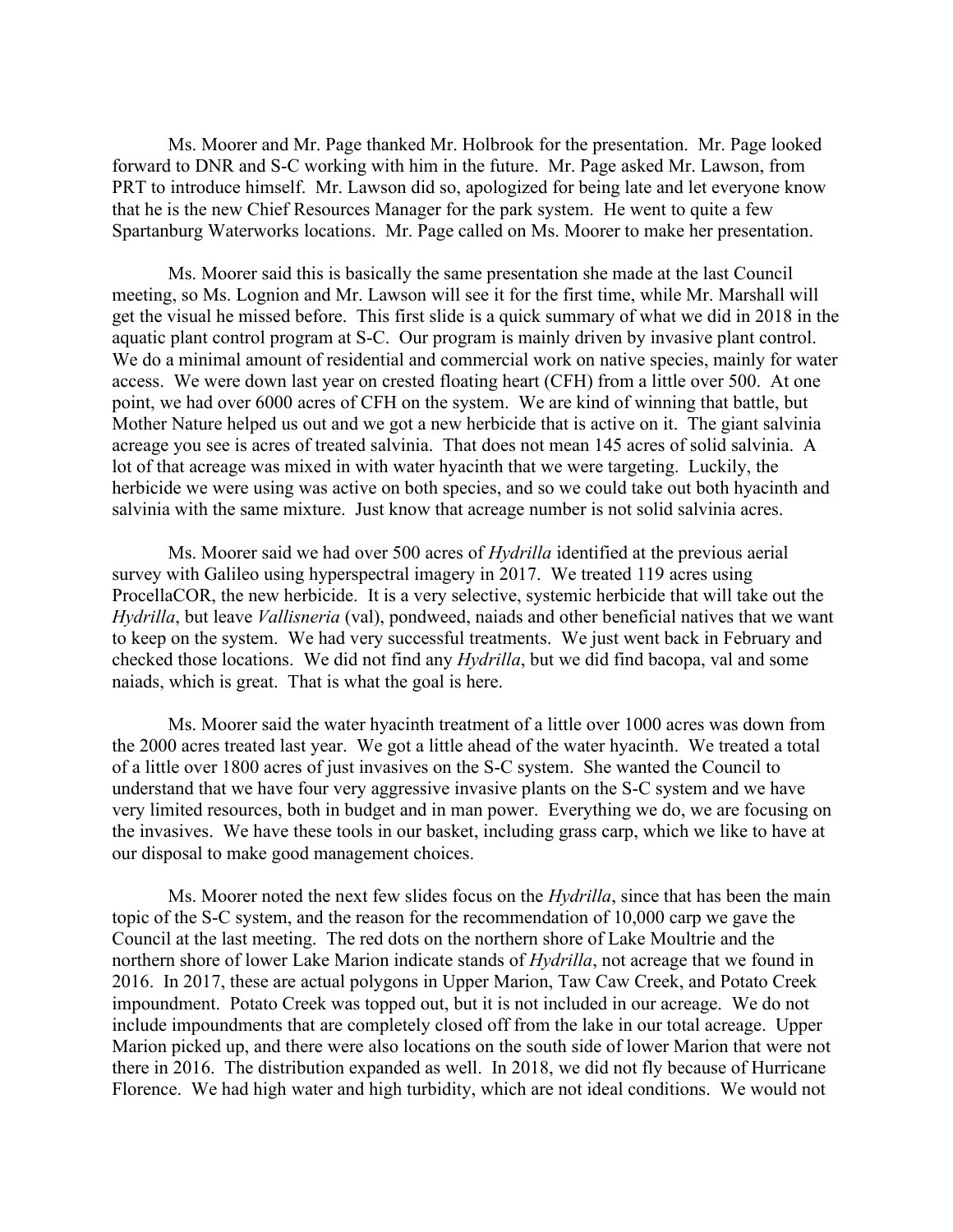have gotten good data for what we would have invested in that imagery. We did do some ground survey work, up until March. You see that it spread across Moultrie, and we picked up some more areas on Moultrie. The distribution has spread and the acreage has increased. We went from 200+ to 568 acres. That has been the last two years, when we have stocked 10,000 grass carp.

Ms. Moorer said the next few slides are just to show you what we are seeing. We did have a very mild winter. We were hoping for a long, cold winter, like last year, to kind of get some help from Mother Nature with the salvinia. We did not get that, but it was kind of good for our native vegetation. She showed a slide of Russellville Flats. Everywhere we were throwing rakes, we were pulling up some good native vegetation mostly, including bacopa, milfoil, and naiads. When you take a closer look, there was some *Hydrilla* mixed in there. We also found some elodea in Lake Moultrie, which we have not found in a long time. That was in upper Marion. It was actually her first time, in 12 years or so, seeing elodea on Lake Moultrie, but there was also milfoil, pondweed, bacopa, and other good natives. We also saw some val, which is good for February, but there was some *Hydrilla* mixed in there. Everywhere we are throwing a rake, we are seeing the natives take off, but that is the fear right now.

Ms. Moorer noted that is where we were when we got stopped from stocking. Our native vegetation was doing great and recovering. Everywhere we were throwing a rake, we were getting a sprout of *Hydrilla* here and there. We were stopped from stocking. Before you knew it, we had 7000 acres of *Hydrilla* on the system. That is when we stocked 109,000 fish one year and 100,000 fish the following year, early in the season. That is what Mr. Holbrook was talking about not being good for the system. He does not want to see that, and no one on the S-C staff wants to see large numbers of fish being stocked again. Her concern is for the Council not to take the tool of the grass carp away by lowering the stocking rate or taking it away completely.

Ms. Moorer said there has been lots of discussion about being conservative. To her, 10,000 carp is conservative. That is what was agreed to before she was put on the Council. We are in the third year of stocking 10,000 fish. That is conservative, compared to what we have done in the past. We do not want to get to where we have to stock 100,000 fish again. We do not want to repeat that history. She feels that, based on the data from Mr. Holbrook and the S-C staff, we are nearing the place where we need to think about replacing mortality. As a Council, we decided to stock 10,000 fish per year for five consecutive years to slow that curve down and see where we are at. We do not want to chase that curve. *Hydrilla* took off and we stocked large numbers of grass carp to chase it. After the *Hydrilla* dropped off, the grass carp population started coming down, too. Then we stopped stocking, which dropped the population faster. It also impacted the age classes, which affects how the grass carp help us manage *Hydrilla* on the system.

Ms. Moorer moved on to images of other areas. The first was on upper Marion at Coca-Cola Slough. This was one of the original sites where we found giant salvinia on the system, so we hit this area hard last year for salvinia. She wanted to show that because when we are using the right chemical, we are having some selectivity there and are not damaging our native vegetation. The next slide was a picture of salvinia on the system. This is March. Obviously, we had a good population overwinter. We did not have consecutively cold months, weeks or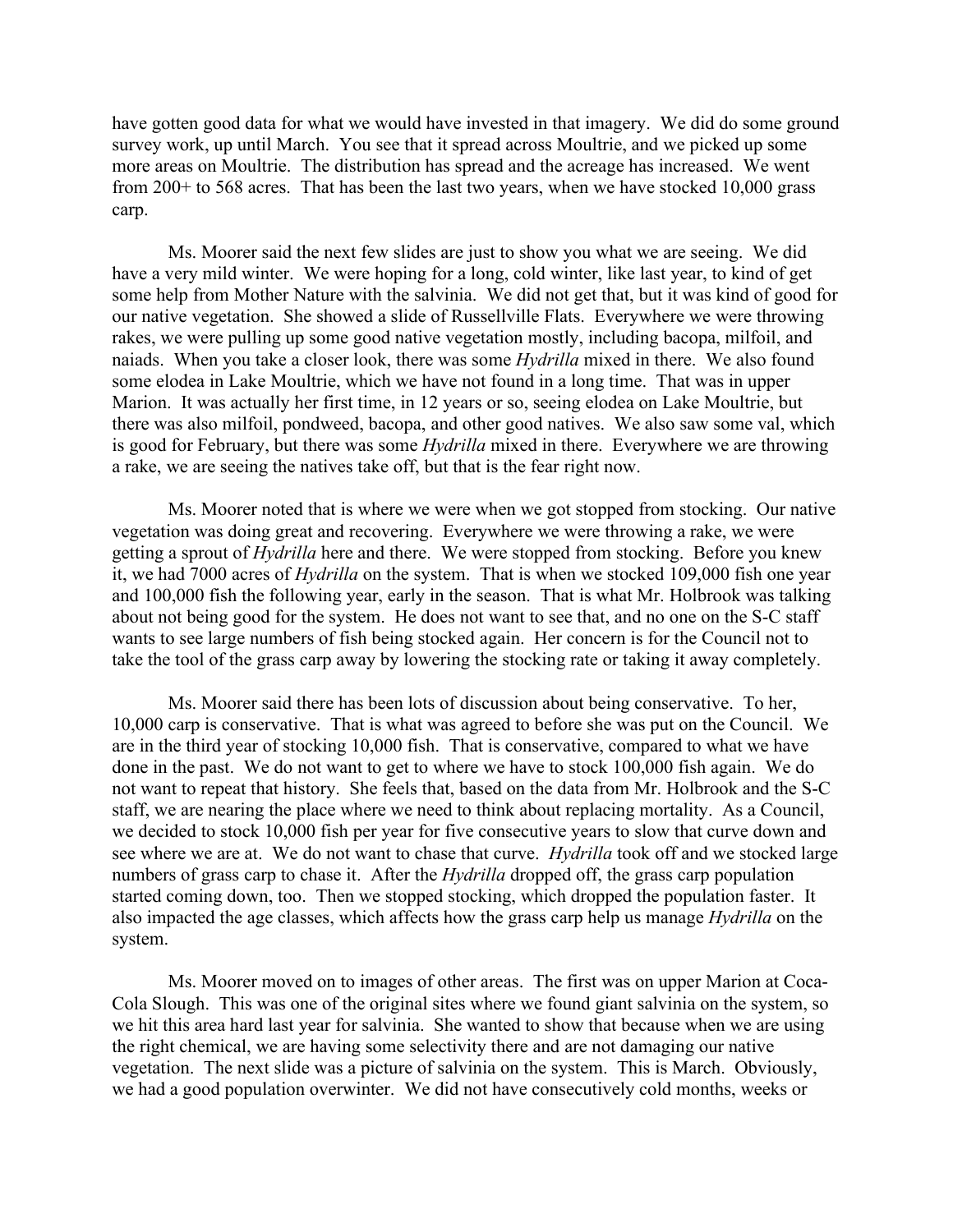days at all this year. Last week, we sprayed over 100 acres of salvinia. A lady called her fussing about the spraying, but we had a reason to spray.

Ms. Moorer reminded the Council that a few years ago S-C teamed up with DNR and some waterfowl groups to target giant cutgrass in the system and open up some potholes for duck hunting. This is Bee Tree Lake Cut on upper Marion. We opened this up. We did aerial work for two years and then some touchup work with airboats. All this area was open water, and now it is all salvinia. That is one of the areas we treated last week.

Ms. Moorer moved back to the *Hydrilla* and carp numbers. She wanted to make the point that we do not want to take away the tool of grass carp. We are nearing that place where we need to be replacing mortality, which would be somewhere between 12 and 14 thousand fish on the system. Right now, she feels comfortable with the 10,000 fish we have in the plan. Next year, we will have to take a hard look at where we are. We may be to the point where we start stocking mortality. She reiterated that we do not want to chase the *Hydrilla* and pointed out on the graph where that occurred before. The stocking of 10,000 per year has slowed the reduction of the carp population, so we do not have to make knee jerk management decisions. We should be at about 36,000 fish on the system this year. The stocking of 10,000 fish does not even replace the mortality. To prepare the Council, she thinks it is likely that we may need to stock more fish next year. We will be able to better determine that as we do more surveys, including the Galileo hyperspectral survey we hope to run in the fall if there are no hurricanes or other flood events that delay or cancel it. She asked if there were any questions.

Mr. Page said he has always liked that graph. It shows him that in the mid-2000s, we did not have younger age class fish. We had significantly reduced age classes. In the vicinity of 20- 30 thousand fish, the *Hydrilla* took off. We are looking at the same thing coming up. As Ms. Moorer said, we are not doing a mortality stocking right now. We are stocking between 2-4 thousand fish below that. You are looking at 30-40 percent more fish into the equation. It does not bother him as much now that the *Hydrilla* acreage has increased over the last couple years, because he knows we have various age classes of fish. Also, in the past, we were having to use contact herbicides. Most of the systemic herbicides we tried to use were not very effective because of the flow in the S-C system. With the new product, he thinks we can target those a little better and get more effective results.

Ms. Moorer said to think about it from a resource standpoint. In 2005, CFH showed up on the system. The 2008-2009 time frame is when we had almost 5000 acres on the system. Our staff consists of four people. Our resources are a big concern when it comes to invasive plant management.

Mr. Page thinks we are on the right track but are going to have to consider maintenance stocking. We are somewhere between 1 fish for every 4 surface acres (1:4) and 1 fish for every 5 surface acres (1:5). The current number is about 1 fish for every 4.7 acres. Most of the literature originally called for 1:8, but that was in Piedmont type reservoirs. We looked at ratios of 1:6, 1:5, and 1:4. That is the same process we are following right now in Lake Murray and Lake Greenwood. In Lake Greenwood, when we dipped below that number, we had *Hydrilla* come back. When we are above that number, we are not seeing much *Hydrilla*. Anything above 1 fish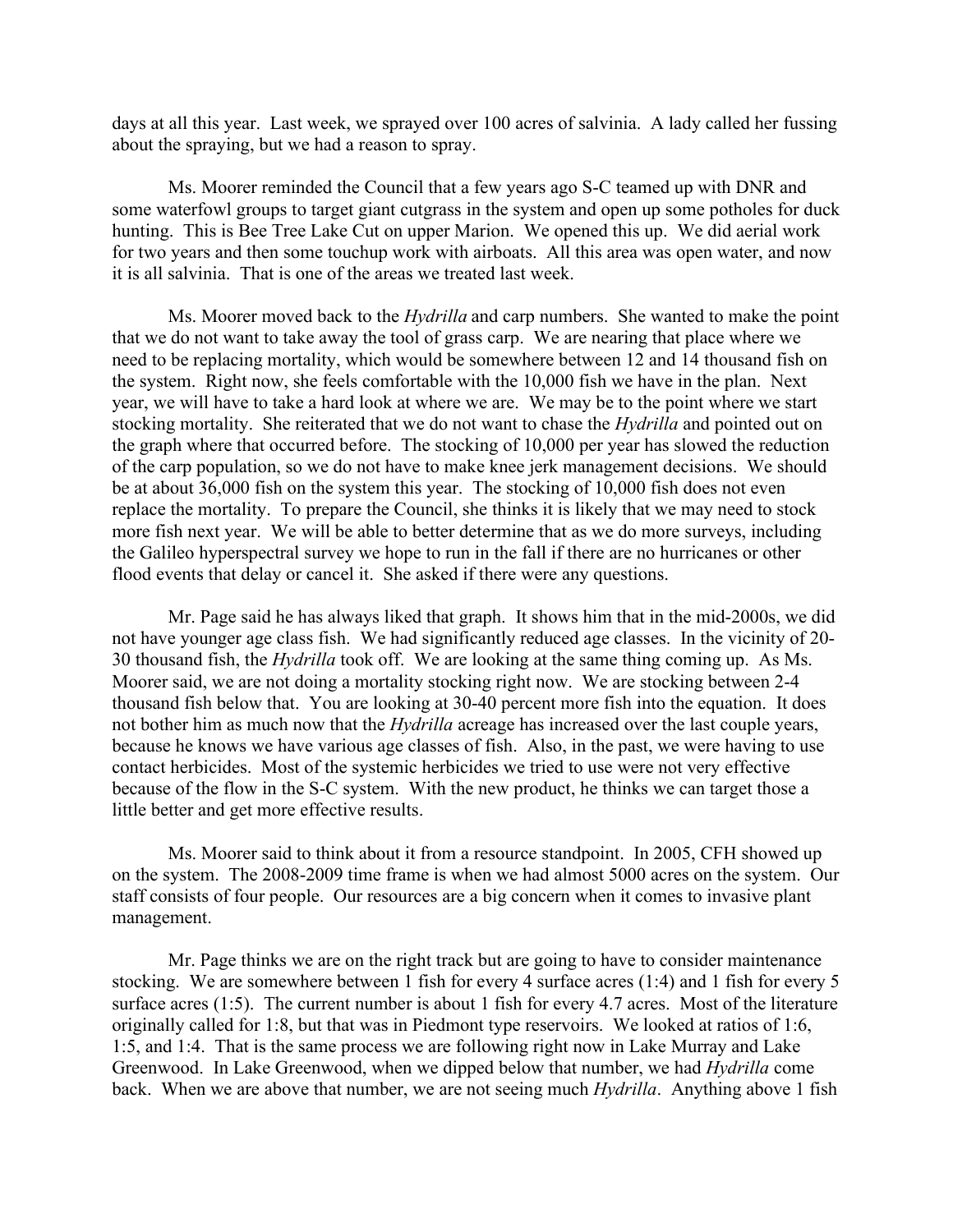per 6 surface acres is probably going to be effective, but where that number is may fluctuate from year to year based on Mother Nature. As Mr. Holbrook pointed out earlier, we cannot tell you exactly how many fish are out there. We can model it out, but the model is only as good as the data. He asked how many fish we lose in a hurricane event where that system flushes or gets flooded or there are high flows. During those events, the locks get opened and stay open for a much longer period than they usually do. That happened in Lake Murray. We pretty much had to start over with a maintenance stocking. We had reports of hundreds, if not thousands, of dead grass carp just down below the dam in the parking lot of the Saluda Shoals Park. If that was how many we counted, how many were actually lost? It is a tool.

Mr. Page said grass carp average out to about \$10 per year per acre. You tell me what else you can go treat for \$10 per year per acre. The cheapest herbicide we use is probably \$110 per acre per year. The more effective herbicides are getting up to \$150-160. There are even some herbicide applications we do on other species that cost \$600-800 per acre. We can do things to cut cost and be more efficient by doing integrated management. We are trying to use all the tools available to be able to do something in a more efficient, more concise, orderly manner while not affecting native species any more than we have to.

Ms. Moorer was not sure where the 5000 carp figure in the public comments came from, other than it cuts our number in half. She asked if Mr. Holbrook or Mr. Bussells had anything to add. Mr. Bussells noted that in the late 80s, there were about 38,000 acres of *Hydrilla* on the system. By the mid-90s, there were about 300,000 carp in the system. About 750,000 carp have been stocked. If you look at our management, where we are beginning to replace mortality, that number is a drop in the bucket compared to what has been stocked in the system. He thinks a lot of people who are not familiar with this data, or educated on it, think 10,000 carp in the system is a huge number, but compared to 750,000, that is not a big number. Mr. Page said that is why he always tries to put out the 1:4 fish per acre ratio. It makes Mr. Holbrook's job harder to go find them, but most of the time, they are schooled up. If we had one strand of *Hydrilla* for every 4 surface acres, we would not be having this discussion.

Mr. McCord, after being given the floor, said you should be very careful about assuming you can control *Hydrilla* with the new herbicide. It is considerably more expensive than stocking grass carp. It is also a chemical application to a drinking water reservoir as opposed to a biological control. That should be considered. A lot of time, we forget about that. The 10,000 fish currently being stocked is less than 1 fish per 10 acres that you are putting in the system. That is like having a 10 acres pond full of vegetation and putting one fish in it. It will do nothing to control vegetation in that pond. Ms. Moorer does not think anyone's intent is to run a chemical based program or a grass carp based program. The intent is to run a truly integrated management program and use all those tools and not rely heavily on either grass carp or herbicides.

Mr. Page said when S-C was first stocked, it was the cutting edge for large reservoir management of an invasive species, like *Hydrilla*, with a biological control. Grass carp were one of the first biological controls that was deemed to be effective in the United States. Now, we are on the cutting edge of figuring out how to maintain that with limited numbers of carp. Although people have done some research, they did not have the background of doing the original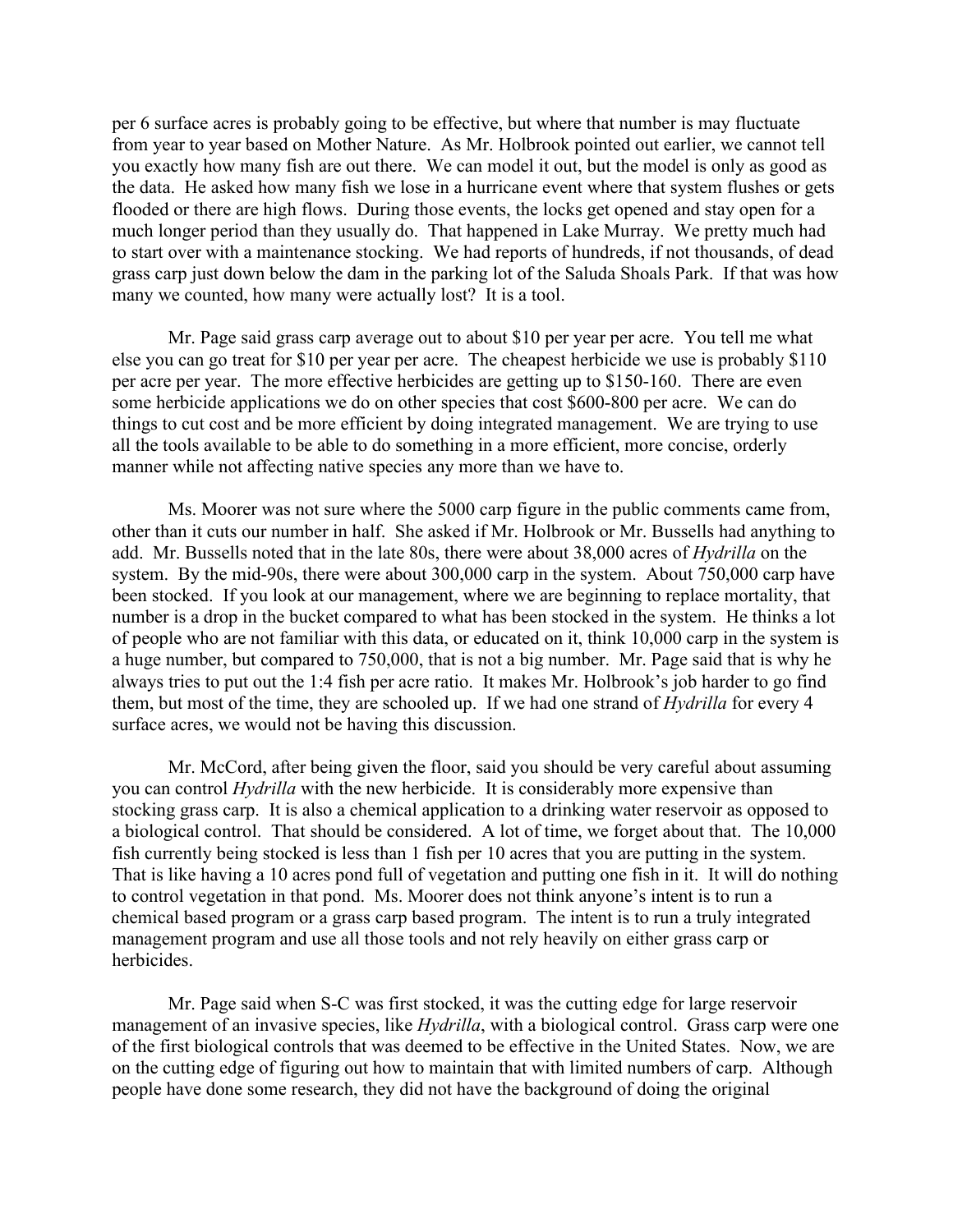stockings or have a system that has been infested with *Hydrilla* for as long as we have. We have the petri dish. It behooves us to take science and let the science get that information for us. The integrated approach, being able to do this long term, and having Mr. Holbrook around to continue to study carp is important. Hopefully, Mr. Holbrook will continue to get funding and he has the time and the blessing of his superiors to do it. Mr. Page thinks we are on the right track. We just need to stay the course and do what we need to do.

Mr. Page thanked Ms. Moorer for the presentation. He also thanked Mr. Holbrook for everything he has done. It is also integrated in the fact that we are all working together. There has been a time when we all did not pull the same direction on the rope.

Mr. Page moved onto the draft plan. He reminded everyone to correct the date on the agenda to 2019. The comments on the plan are in your folder. He wanted to go over the comments. The very first one is the one we got the most of. There were 80 of those. It was a cut and paste response where you filled your name in and sent it in. We have addressed several of the issues they had. They are talking about factual, scientific data. We all know that the fish and waterfowl need vegetation for their health and survival. The third paragraph addresses the poor health of the carp. He thinks that goes outside the realm of scientific information. Ms. Moorer said that was why she asked Mr. Holbrook that final question. Mr. Page said that is why we have had him doing this study. He does not think Mr. Holbrook can necessarily agree with that statement, because he wants more data. He thinks the information we have gotten from the scientific study has disproven their statement.

Mr. Page went to the three requests. The first request was reducing the 10,000 carp to 5,000. In the list of senders, you will see a few places where there are parentheses with a number after their name. Some people changed that number to 3000 or zero. That was the easiest way to present that information to you. If anyone wants all the original emails, he can send them to you. A few people went a little outside the box and wrote some different things, mostly regarding the carp. The second and third requests are regarding putting grass carp in waterfowl impoundments in the Hatchery. He skipped to the third request, because that was a weird one. There were some ponds that were adjacent to the lake, and because of the high water and flooding had retained water. They were full of *Hydrilla*. It was suggested that they be stocked with 15 fish per acre in those ponds. Since that time, those ponds have dried up. There is no direct link to the lake, so they do not pose the threat they did. That was a remnant in the plan and has been taken out. On the second request regarding Potato Creek, we had that in there in case we needed it and we stocked last year. There is no need to put any more grass carp in there. We have good control in there and S-C graciously fixed all the gates that prevent the carp from escaping. He took both sections out of the plan. He gave them two of the four things they wanted. The fourth thing being the triploid grass carp. We basically told them they are misinterpreting the data. The only big thing here now is the 10,000 grass carp. He hopes that by some of the stuff we have learned, you understand why we want to stock that number.

Mr. Page said some of the comments talk about native submersed aquatic vegetation (SAV). He is currently working with S-C and our fisheries biologists in the upstate to harvest some *Vallisneria* that otherwise is going to be killed in Lake Greenwood. It is a highly developed residential area where boat traffic in a small, thin cove is extremely restricted. It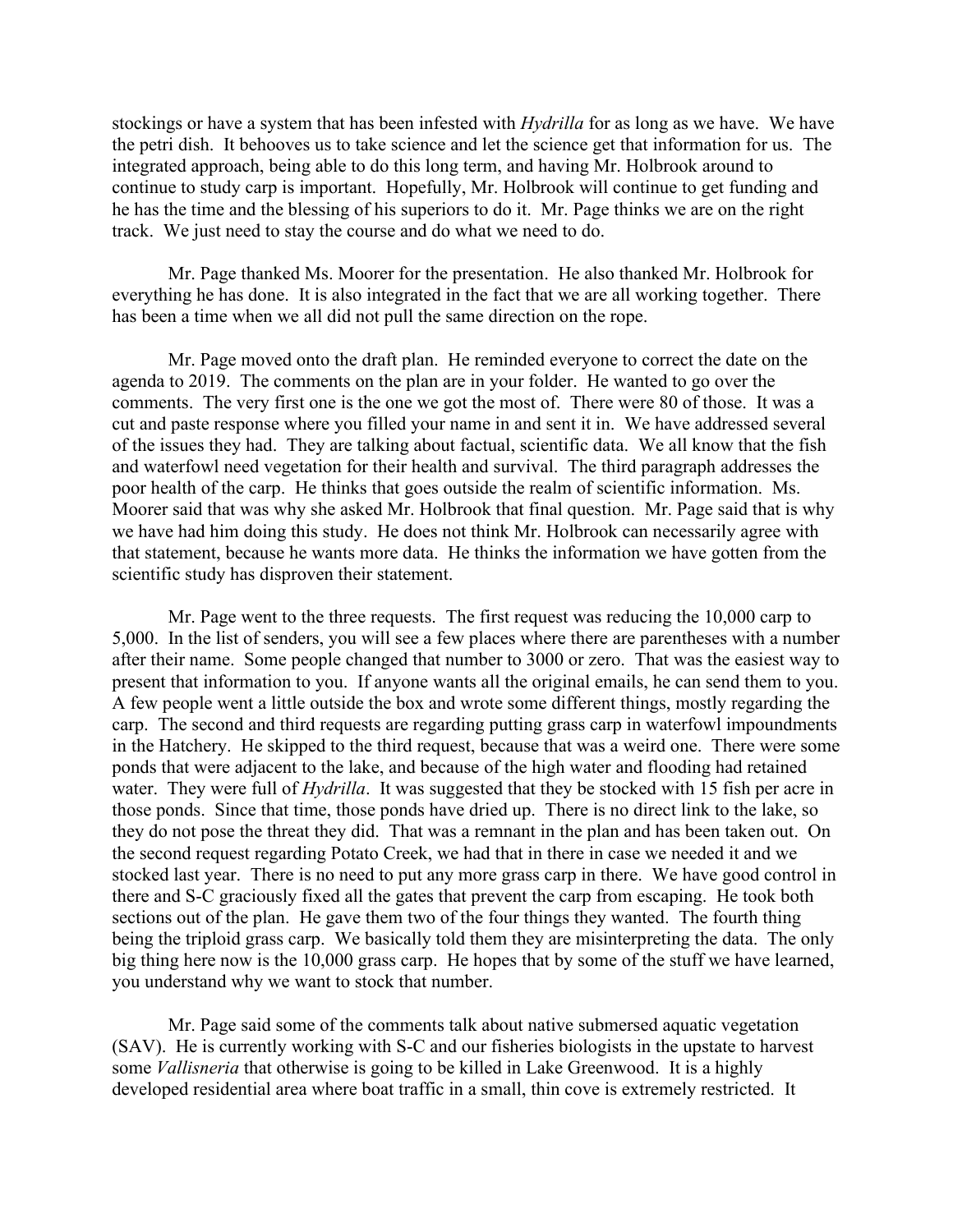breaks his heart have to try to do anything to it, but if we can move it out, that would be great. It is a readily accessible area, and we might be able to transplant some of this to S-C. It is going to come down to man-power and time. Ms. Moorer said S-C has set aside some money for native revegetation of some areas, including button bush, *Vallisneria*, and a few other species.

Mr. Page noted there were a few comments regarding Lake Greenwood. They do not want anything done to hurt the val. He does not think that is a reasonable expectation, because we do have multiple uses that we need to worry about. Mr. Marshall asked if the collection of val was open to volunteers. He has heard from some groups that want to volunteer to help with native plant enhancement. Ms. Moorer said that is something we talked about. The issue we have on Lake Greenwood is that there is some *Hydrilla* mixed in with the val. We already have enough on the system. We do not want to help it out. We talked about getting some volunteer forces together, just as long as S-C or DNR staff are present to help go through that. It may be that they collect it, we go through it, and then they help us put it out. Mr. Marshall asked about the time frame. Ms. Moorer said spring and summer. They have some time set aside to go see Ms. Davis at Greenwood. Mr. Marshall said he would connect with the folks that mentioned it and find out if they are still interested.

Mr. Page said there were also some comments about Lake Murray regarding the number of grass carp we are planning on stocking, which is 1800 fish. That is the maintenance stocking level. We have yet to have a situation where *Hydrilla* has popped back up. We are going to continue where we are. Lake Murray has actually had a diverse assemblage of native plants come up out there. They are problematic to some degree, but the people think they are more problematic than they actually are. They are getting too upset over the fact that there is southern naiad and Illinois pondweed ringing some of those areas. The only problem he sees is with it is jet skis. Boats can travel through those plants fairly easily and kick it off pretty easy. The drawdown last year will probably help some of that in the swimming areas. There have been several people out there that were starting to get algae blooms in the shallow parts of their swimming areas because of a buildup of detritus. The drawdown should have helped that by packing the sediment. Some people took advantage of that to get stuff out of there. They actually went out with rakes or dredged the area some and replaced it with sand. That was all in the SCE&G's purview at the time. Now it belongs to Dominion. He asked if there were any questions about the comments.

Mr. Page said there is a printout in your folders where he broke out some of the problem areas. In Lake Bowen, they are having some problems with bladderwort. They have some other problems you are going to hear about later. If you live around any drinking water supply reservoirs, they may have some of these problems, too. The issues are ones that may be facing most of the people around this table and the managers of those reservoirs.

Mr. Page back-tracked to the public comments, as his response is on the last two pages of that document. It was directed more to the S-C system, but also included Lake Greenwood and Lake Murray. Some of the people on Greenwood wanted *Vallisneria* removed from the nuisance list, but it is not on the state's aquatic invasive list. It is a nuisance at times. We list them as nuisance species in the plan, but there is no nuisance list. It is native to the state of SC. Illinois pondweed is not. It was found in some very shallow areas of Lake Murray and the drawdown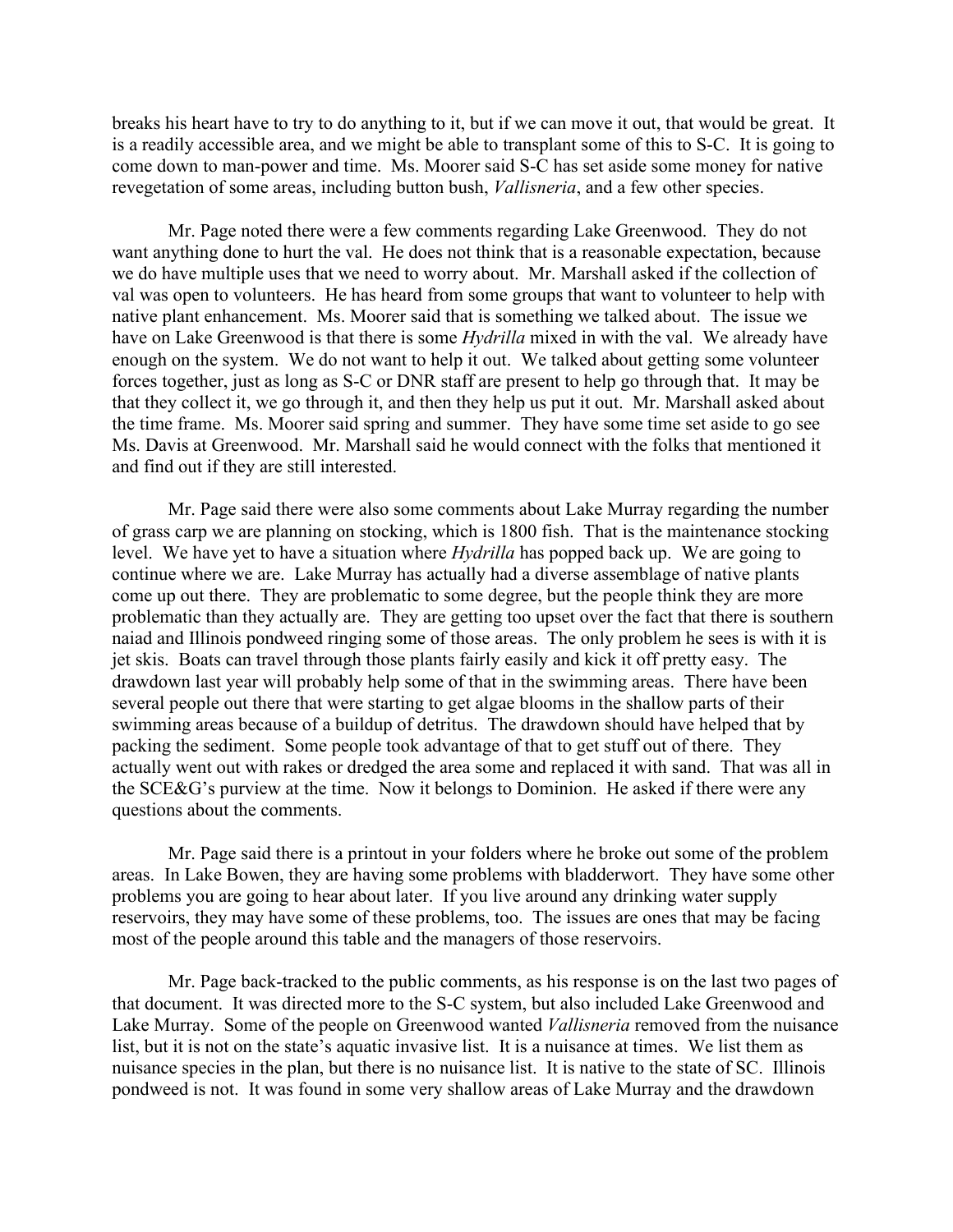probably damaged it severely. One of the things the Council needs to consider in the future, fisheries biologists will tell you that fluctuation of a lake system periodically is good for the dynamics of fish. It is very good for spawning activities after that. For waterfowl, it has the same effect. Mr. Holbrook said it is good as long as it is done at the right time of year. Mr. Page said it needs to be done in the winter and then get it back up in time for spawning, which creates better spawning resources.

Mr. Page directed everyone back to the plan modifications. It kind of goes into the rest of the stuff. He asked if there were any questions or comments on the response. There were none. He asked if there were any questions or comments on the modifications to the plan. He gave everyone a minute to read those again. He said they could look at the document and see where he has taken things out. It is easier to work with some of these sections that are contested than bring you a 200 page plan every time we meet. Some of those things have been in there for years. We still do work, but we have never had comments about it. He noted that the whole plan can be pulled up on the projector, if needed.

Mr. Page noted that diquat is still listed in the plan. Technically, the current label is not allowing it to be used in submersed applications on drinking water supply reservoirs. The setback registration on it has been removed. He has sent a letter to Syngenta for a 24-C special local needs permit to allow us to have a setback restriction. That setback restriction will probably be increased from the previous 1600 feet to 1800 feet, based on what has been approved in several other states in the southeast. Syngenta will send information to Dr. Drake at Clemson University. It is normally a straight forward process if the label is right. Ms. Lognion said the documentation needs to be there to support it. You have that, so it should not be an issue. She asked if he knew where it was in the process. Mr. Page said it is just being worked on by Syngenta. He just sent the letter to Dr. Drake to Syngenta, so they can attach it to their package. They make Tribune, which is one of the cheapest brands of diquat made by a major manufacturer. It is a strange label, because part of the drinking water treatment usually includes a charcoal filter, which will remove any remnants of diquat. It gets tied up if you use it submersed in water that has high levels of sediment and it will not be effective on the plants.

Ms. Lognion said Clemson is seeing a lot of label changes coming in for herbicides, not just in the aquatic arena, but also in the agriculture arena. The US Environmental Protection Agency (EPA) is looking at labels and changing things. Mr. Page said the manufacturers have to update their data to the EPA to get in continuously approved at a certain level. That is the EPA's latest response is to bend over backwards trying to relieve complaints about drinking water problems in the US, because that is getting so much news coverage. It is typical of government to have a knee-jerk reaction. He hopes the Council takes the opportunity to look at all the information that has been presented. We are trying to be proactive. That is hard for government entities to do.

Ms. Moorer made a motion to accept the plan as written with the modifications to the Potato Creek and Hatchery WMAs. Mr. Simmons seconded the motion. Mr. Page asked if there was any discussion or any other questions that needed to be answered. He called for a vote. The motion passed unanimously.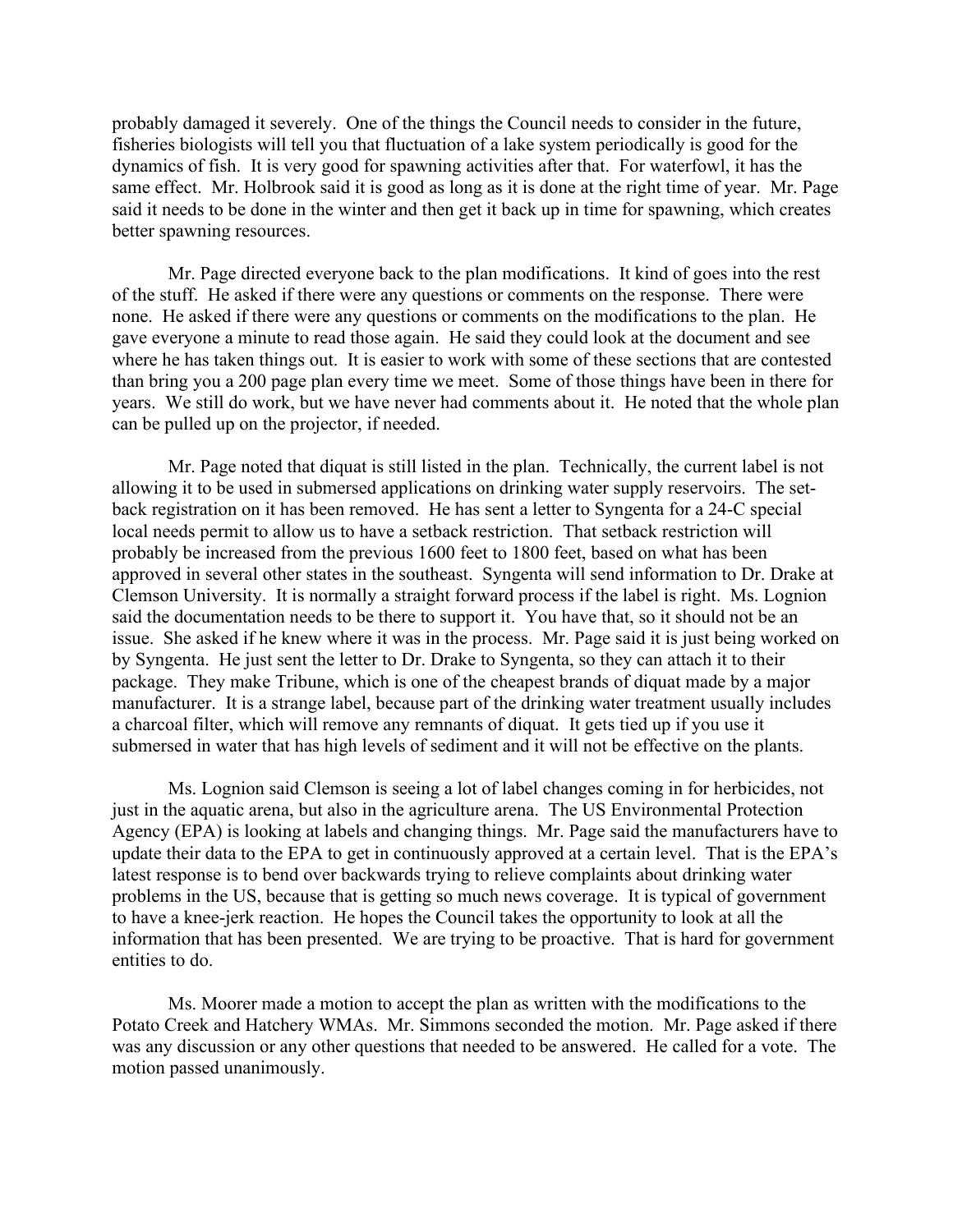Mr. Page introduced Ken Tuck from Spartanburg Water. He graciously gave us the building for our meeting today. He has had his own issues with algae, geosmins, and taste and odor problems. No one likes brown water or water that tastes or smells bad.

Mr. Tuck appreciated the opportunity to talk with the Council today. He probably has a different perspective from what the Council typically hears. He was going to talk a little about aquatic nuisance species and impacts to the drinking water treatment, in both the past and the present. Then we may see changes in the future, on the regulatory front, which may drive the way the management decisions are made about water treatment across the country. Some of the historic and ongoing aquatic issues we are dealing with come from the population growth and development we are seeing in the watershed. That trend is expected to continue exponentially in the Greenville-Spartanburg area for at least the next twenty years. It is very important that we manage our resources and work with other agencies on multi-jurisdictional projects.

Mr. Tuck said the things we are seeing and will continue to see are nutrient loadings into our drinking water reservoirs that cause algae and diatom blooms. Those may cause taste and odor issues that we have to deal with. Historically, we have had some *Hydrilla* on the system in the 1980's, and stocked some grass carp. More recently, we had some issues with musk-grass and bladderwort, which can impact recreation as well as cause taste and odor issues. Several studies have shown a symbiotic relationship between bladderwort and a blue-green algae, which does not cause any problems unless the bladderwort dies in large quantities. At that point, geosmins and methylisoborneol (MIBs) are released into the water column. Bladderwort has migrated down to Reservoir 1, which is closer to the drinking water treatment intake. Reservoir 1 has not been stocked with grass carp, but will be this year.

Mr. Tuck moved on to discuss the various things that impact the water treatment process, including increased eutrophication of the lakes due to nutrient loading, total organic carbon that can increase disinfection byproducts, and taste and odor issues. We have to use all of the tools in our toolbox to manage all these issues and more to ensure a quality product is going to our customers. There has been a considerable increase in cost from managing for aesthetic issues, in addition to the regulatory issues.

Mr. Tuck said they have done a variety of studies with US Geological Survey (USGS) to determine what is going on in the reservoirs and how to manage for them. Some engineering studies were also done to determine the best ways to manage for various issues both within the reservoirs and the water treatment plant. In 2016, a hybrid oxygenation system was installed to help create a sediment cap on the bottom of the lakes to decrease the nutrients available to the blue green algae and hopefully reduce the taste and odor events.

Mr. Tuck spoke about how they manage to deal with the various issues. He noted that they do try to start with the simplest and most cost effective solutions before moving to the more expensive options. They do have some capital improvements planned, deploying some of the newer technology. He also described the various ways geosmins and MIBs are produced. Those compounds and others are being monitored continuously throughout the water column at various locations around the lakes. The extra water monitoring and treatment needed when there are spikes in taste and odor compounds is expensive. The water monitoring also includes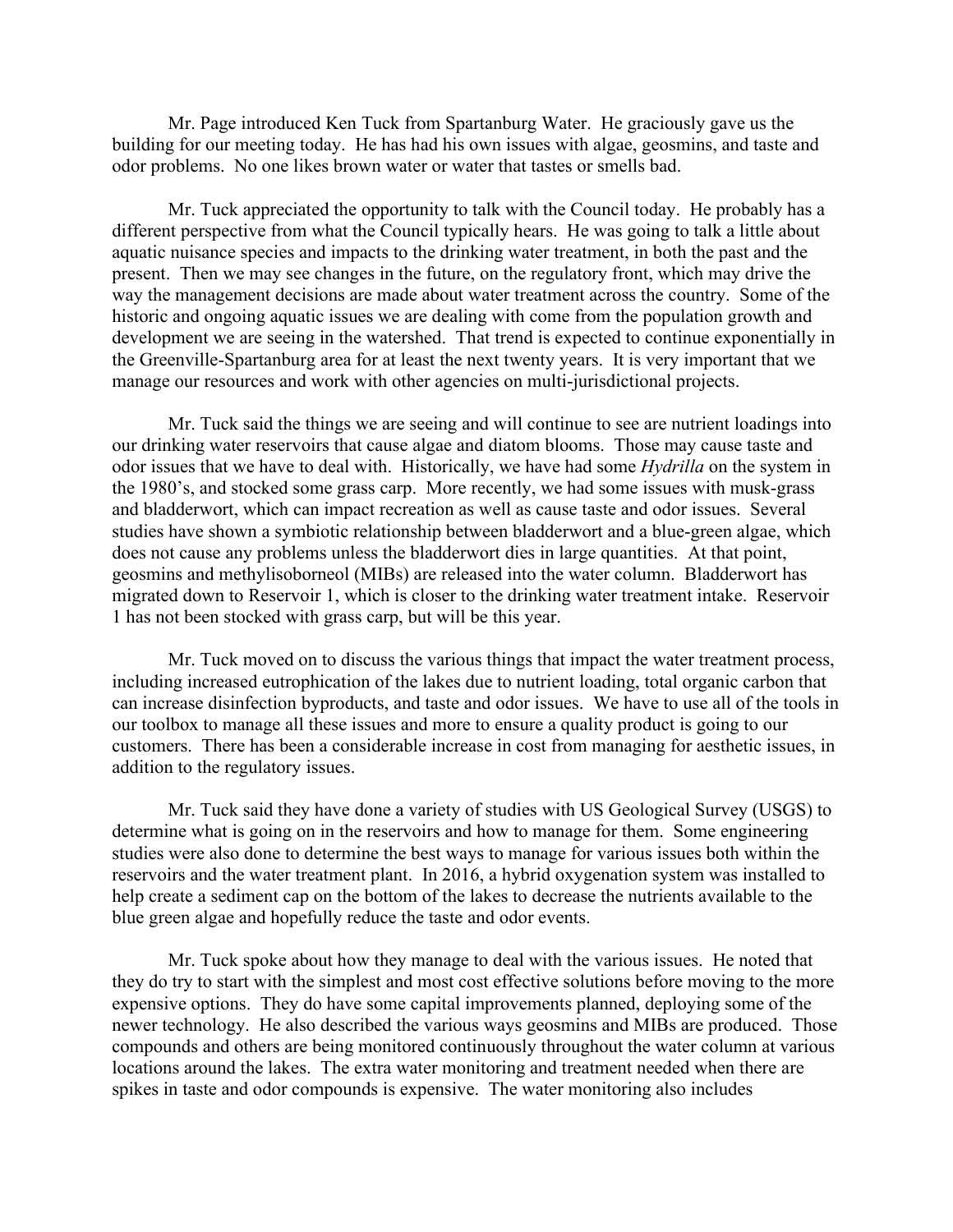unregulated contaminants for the EPA. The data from that monitoring helps the EPA determine if those contaminants need a health effects study. If that study shows an issue from a public health protection perspective, it will eventually become a regulated contaminant. That may change how we manage the aquatic species and the water resources.

Mr. Tuck reviewed the capital improvement projects that have been completed, are in progress, or have secured funding for completion. The oxygenation system was about a \$4.1 million system installed on both reservoir lakes. A new, multi-level water intake line is the first step in getting other improvements done. In hopes of reducing some of the water management we have to do, we have finished a watershed based plan that was approved by the SC Department of Health and Environmental Control (DHEC) last year. We are hoping to work with other agencies and groups to get some funding to implement best management practices within the watershed.

Mr. Tuck gave some basic information about the oxygenation system as a preparation for those folks that wanted to take the tour of the facility just down the hill. There were a few questions and some additional discussion regarding lake size, algae speciation, and taste and odor compound panels.

Mr. Page thanked Mr. Tuck and noted that this ties into what we do. It is important to managers who have to know what is going on in their system, if it is drinking water supply system. There are very few lakes and reservoirs in the state that are not drinking water supply systems and a few rivers are, too. The applicators have to think about those things, too. S-C does not have to think about it as much because you are ten miles away from the intake. Ms. Moorer noted S-C has to think about the intakes that are below them, too. Mr. Page said the Charleston Public Works intake in Back River has had an increase in issues.

Mr. Page said that in the management applications, we have used a product called Phoslock, which locks the nutrients in the bottom layer, but you are not eliminating them. If a high flow event occurs and breaks the bond or disturbs the sediment cap, those nutrients are available again. Other options include hydro-dredging, which is expensive and difficult to do, and bacteria applications to control the nutrient load. Some managers are being more proactive in putting those things out. The Phoslock and bacterial treatments are expensive, but they are still more cost effective than treating the water. He thought it was important to let Mr. Tuck talk to the Council about his work, and how all the parts of the ecosystem interact.

Mr. Page asked if anyone had any more business for the Council. There was none. He reminded everyone that Mr. Tuck has been gracious enough to take anyone who is interested on a short field trip of the oxygenation system after we adjourn. Just let him know you if want to go.

Mr. Page moved on to the next Council meeting date. He noted that we sometimes try to have one in July or August, although that fell through last year. Those are usually field trips, so you can see some of these areas. Ms. Moorer said S-C would be willing to host something, so you can get out on the system. Mr. Page said that he would really like to do is have a meeting in conjunction with the SCAPMS's annual conference, which will be held October 2-4. We start